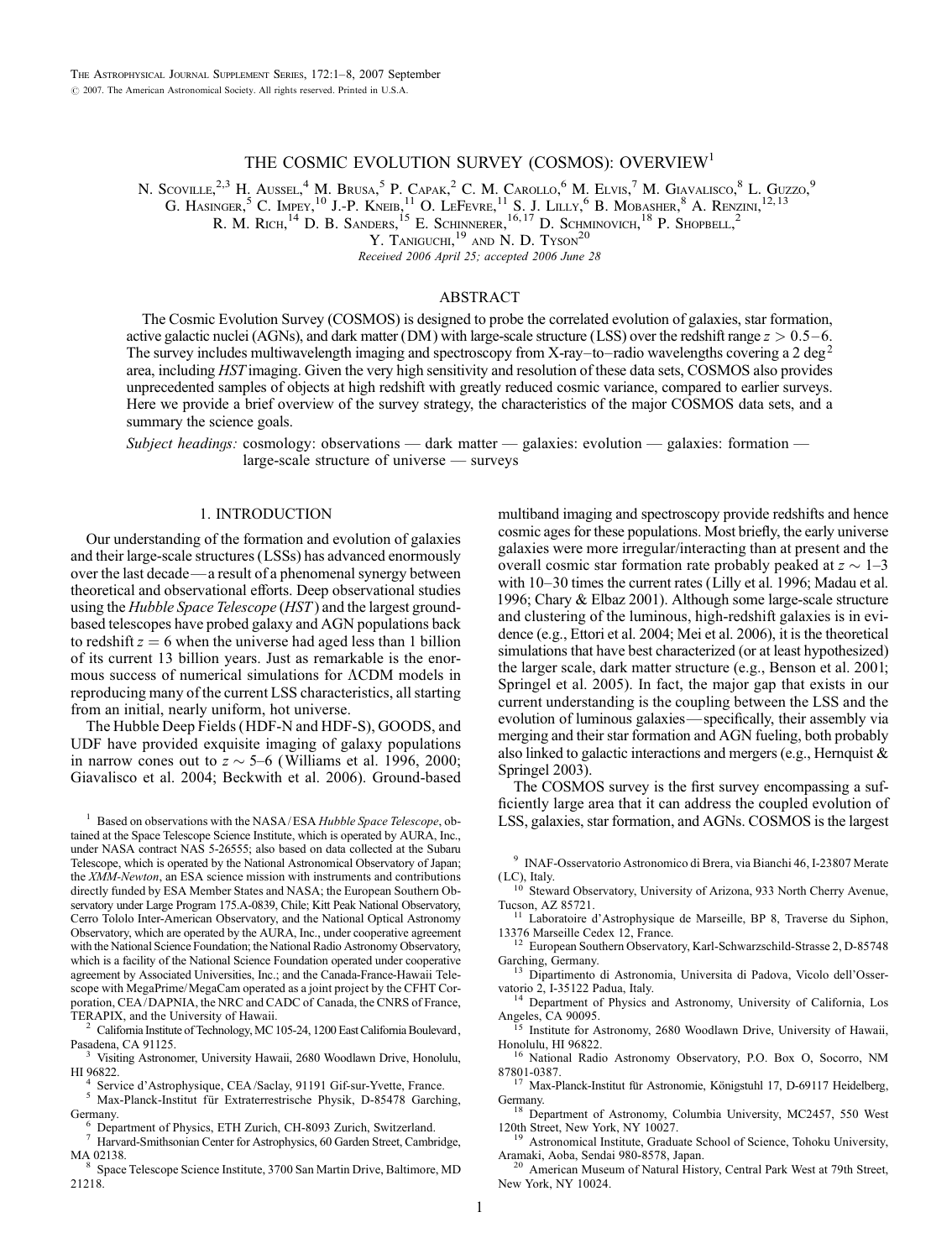TABLE 1 Expected Numbers of Objects in COSMOS 2 Square Degree Field

| Class                             | Number                            | $I_{AB}$ (10 $\sigma$ ) | Reference                                                           |  |  |
|-----------------------------------|-----------------------------------|-------------------------|---------------------------------------------------------------------|--|--|
|                                   | $3.0 \times 10^{6}$               | <27.5                   | COSMOS Subaru: Taniguchi et al. (2007)                              |  |  |
|                                   | $1.9 \times 10^{6}$               | ${<}27$                 | COSMOS <i>HST</i> : Scoville et al. (2007a)                         |  |  |
|                                   | 300000                            | $\leq$ 25               | COSMOS: Scoville et al. (2007a); Taniguchi et al. (2007)            |  |  |
|                                   | $\sim$ 2000                       | $5 \times 10^{-16}$ cgs | COSMOS XMM-Newton: Hasinger et al. (2007); Cappelluti et al. (2007) |  |  |
| XMM-Newton clusters               | $\sim$ 120                        | $1 \times 10^{-15}$ cgs | COSMOS XMM-Newton: Finoguenov et al. (2007)                         |  |  |
|                                   | $60 - 80$                         |                         | Fassnacht et al. (2004)                                             |  |  |
|                                   | $\sim$ 5 $\times$ 10 <sup>4</sup> | $I \leq 25$             | zCOSMOS: Lilly et al. (2006)                                        |  |  |
|                                   | 600 (100)                         | 24(21)                  | Croom et al. $(2001)$                                               |  |  |
|                                   | 50                                | 25                      | Cristiani et al. (2004)                                             |  |  |
|                                   | 3000                              | 26                      | Smail et al. (2002)                                                 |  |  |
|                                   | 25000                             | 25                      | Daddi et al. (2000); Smith (2002)                                   |  |  |
| Lyman-break galaxies $(z < 2)$    | 65000                             | 25.5                    | Steidel et al. (2004)                                               |  |  |
| Lyman-break galaxies $(z \sim 3)$ | 10000                             | 25.5                    | Shapley et al. (2001)                                               |  |  |
|                                   | 10000                             | 25.5                    | Labbé et al. (2003)                                                 |  |  |
|                                   | $300 \; (<200 \; \text{pc})$      | 28 (4 $\sigma$ )        | Burgasser et al. (2002)                                             |  |  |
|                                   | $100 - 250$                       | 27                      | S-COSMOS: Sanders et al. (2007)                                     |  |  |

HST survey ever undertaken—imaging an equatorial,  $\sim$ 2 deg<sup>2</sup> field with single-orbit I-band exposures to a point source depth of  $I_{AB} = 28$  mag and 50% completeness for galaxies 0.5<sup>*n*</sup> in diameter at  $I_{AB} = 26.0$  mag (5  $\sigma$ , Scoville et al. 2007a). Extensive multiwavelength ground- and space-based observations of this field (see  $\S$  4) have been gathered or are anticipated, spanning the entire spectrum from X-ray, UV, optical/ IR, mid-infrared, mm/submillimeter, and to radio with extremely high-sensitivity imaging and spectroscopy (Hasinger et al. 2007; Taniguchi et al. 2007; Capak et al. 2007a; Lilly et al. 2006; Sanders et al. 2007; Bertoldi et al. 2007; Schinnerer et al. 2007). This full spectrum approach is required to probe the coupled evolution of young and old stellar populations, starbursts, the ISM (molecular and ionized components), AGNs, and dark matter. The multiwavelength approach is also necessitated by the fact that light from different cosmic epochs is differentially redshifted and the presence of dust obscuration in many of the most rapidly evolving galactic regions. The large areal coverage of COSMOS is motivated to sample the largest structures existing in the local universe since smaller area coverage leads to severe cosmic variance.

COSMOS will detect  $\approx 2 \times 10^6$  galaxies and AGNs (see Table 1), sampling a volume in the high-redshift universe approaching that sampled locally by the Sloan Digital Sky Survey (SDSS). In this article, we provide a brief overview of the scientific goals of the COSMOS survey and an overall summary of the survey observational program, providing an introduction to the subsequent articles in this Supplement, which provide more detailed description of the separate observational programs and the initial science results, based on the first 2 years of the survey.

## 2. COSMOS SCIENCE GOALS

The COSMOS survey addresses nearly every aspect of observational cosmology over the majority of the Hubble time, out to  $z \sim 6$ 

1. the assembly of galaxies, clusters, and dark matter on scales up to  $\geq$  2  $\times$  10<sup>14</sup>  $M_{\odot}$ ;

2. reconstruction of the dark matter distributions and content using weak gravitational lensing at  $z < 1.5$ ;

3. the evolution of galaxy morphology, galactic merger rates, and star formation as a function of LSS environment and redshift;

4. evolution of AGNs and the dependence of black hole growth on galaxy morphology and environment;

5. the mass and luminosity distribution of the earliest galaxies, AGNs, and intergalactic gas at  $z = 3-6$  and their clustering.

The growth of galaxies, AGNs, and dark matter structure is traced in COSMOS over a period corresponding to  $\sim$ 75% of the age of the universe. For reference, we show in Figure 1 the comoving volume and differential volumes sampled by COSMOS as a function of z, together with the age and look-back times. The largest survey of the local universe (SDSS) samples approximately  $3 \times 10^7 h^{-3}$  Mpc<sup>3</sup> at  $z \le 0.1$  (SDSS Web page); COSMOS samples equivalent or larger volumes in the early universe (see Fig. 1).

The expected numbers of different types of objects in the 2 deg<sup>2</sup> field at the COSMOS sensitivities are given in Table 1. Over 2 million galaxies are detected in the HSTACS and Subaru optical imaging and photometric redshifts have been determined for approximately 800,000 galaxies (Mobasher et al. 2007 ). The COSMOS spectroscopic surveys (VLT and Magellan; Lilly et al. 2006) will yield  $\sim$ 40,000 galaxies with accurate redshifts at  $z =$ 0.5-2.5, all having  $0.05''$  HST imaging. Redshift bins can then be constructed, each with thousands of galaxies, to probe evolution of the morphological distribution (E, Sp, Irr, etc.) as a function of both LSS and time. Each redshift slice of width  $\Delta z \simeq 0.02$  (fine enough to resolve structures along the line of sight; see Fig. 2) will have  $500-1000$  galaxies. Evolution of the luminosity and spatial correlation functions for type-selected galaxies can be analyzed with unprecedented statistical accuracy.

### 2.1. Large-Scale Structure

Figure 2 shows the results of a LSS  $\Lambda$ -CDM simulation for  $z = 1$  and 2 (Virgo Consortium; Frenk et al. 2000). The gray scale shows the dark matter distributions, and the dots represent galaxies chosen by semianalytic techniques to populate the DM halos. Observational studies of Lyman-break galaxies and deep X-ray imaging with Chandra/XMM-Newton are broadly consistent with these models with respect to the LSS (Giavalisco et al. 1998; Adelberger et al. 1998; Gilli et al. 2003).

The need to sample very large scales arises from the fact that structure occurs on mass scales up to  $\geq 10^{14} M_{\odot}$  and existing smaller, contiguous surveys (see Fig. 2) are likely to be unrepresentative at  $z \sim 1$ . This is illustrated in Figure 3, which shows the probability of enclosing a given mass as a function of field size. Earlier projects, such as GOODS (Giavalisco et al.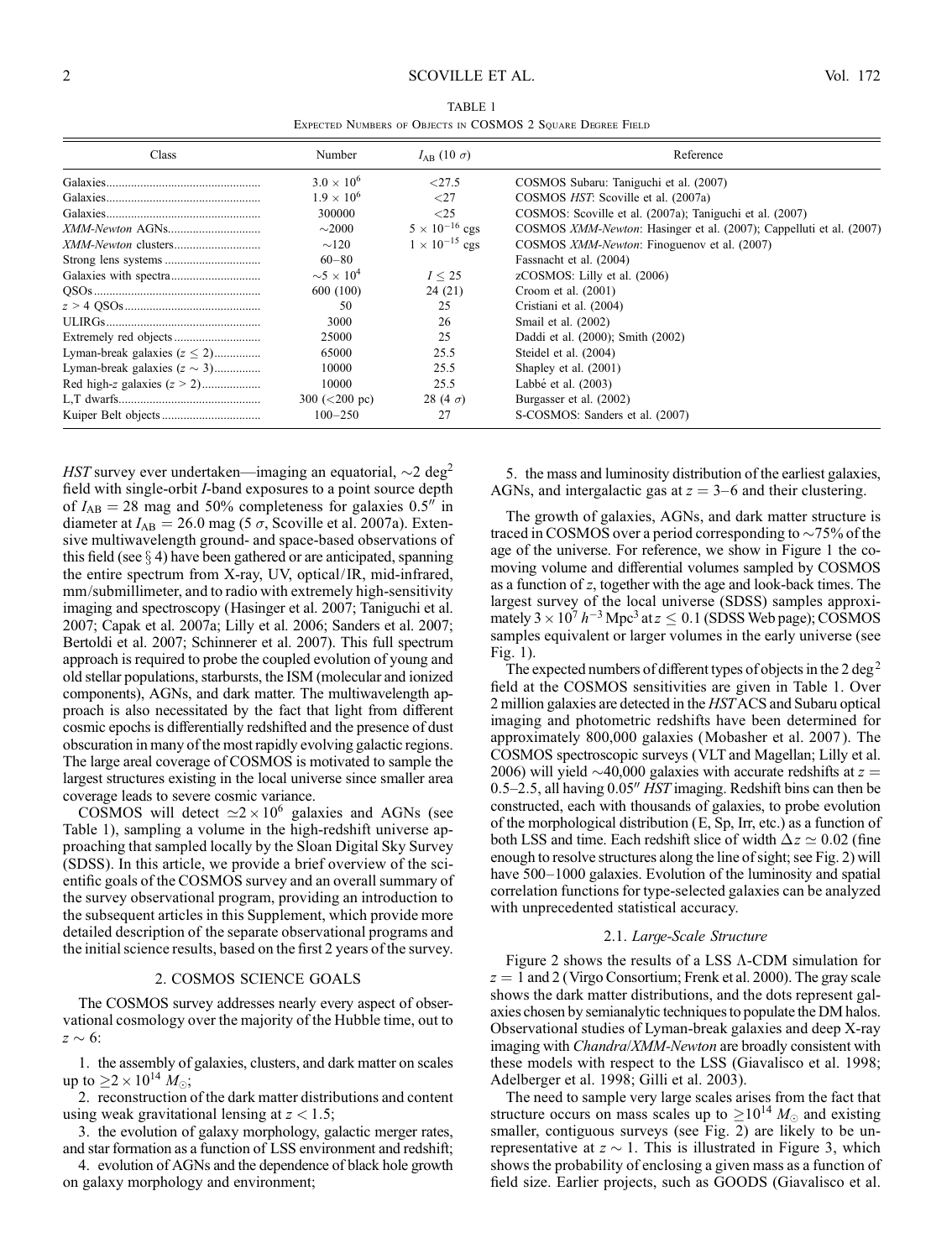

Fig. 1.—Left: Volumes sampled by COSMOS out to redshift z and in a shell of width  $\Delta z = 0.1$  for a nominal area of 2 deg<sup>2</sup>. (The COSMOS ACS imaging covers  $\sim$ 1.8, whereas the ground-based photometry is complete in most bands over  $\sim$  2.55 deg<sup>2</sup>.) Right: Cosmic age and look-back times as a function of z for the concordance model ( $H_0 = 70 \text{ km s}^{-1} \text{ Mpc}^{-1}$ ,  $\Omega_m = 0.3$ , and  $\Omega_{\Lambda} = 0.7$ ).

2004) and GEMS (Rix et al. 2004), adequately sample masses up to  $3 \times 10^{13}$   $M_{\odot}$ , whereas COSMOS samples the largest expected structures at  $\sim$ 2 × 10<sup>14</sup>  $M_{\odot}$  (dark and luminous matter). The evolution of the halo and cluster mass distribution is shown in the right panel of Figure 3—dramatically demonstrating the evolution of the dark matter on scales probed by COSMOS. Evolution of the luminous-galaxy occupation number in halos as a function of both redshift and halo mass can provide stringent tests of LSS models. COSMOS yields critical data on the efficiency of star formation as a function of environment and cosmic epoch.

# 2.2. Gravitational Lensing and Dark Matter

The small distortions to the shapes of background galaxies resulting from weak gravitational lensing by foreground structures depend on the distribution of dark matter as characterized by the evolution of its power spectrum  $P(k, z)$  (Kaiser et al. 1995;



Fig. 2.—ACDM simulation results for 2 deg<sup>2</sup> at  $z = 1$  and 2, illustrating the scales of voids and wall regions and the "expected" correlation of galaxy evolution with environmental density ( Frenk et al. 2000). The gray scale indicates the dark matter distribution and the symbols show magnitudes of galaxies computed for the I band. The depth of the redshift slice is  $\Delta z = 0.02$  (50 Mpc at  $z = 1$ ). Also shown are the HDF and GOODS field sizes; the GEMS field size is 1/4 deg<sup>2</sup>.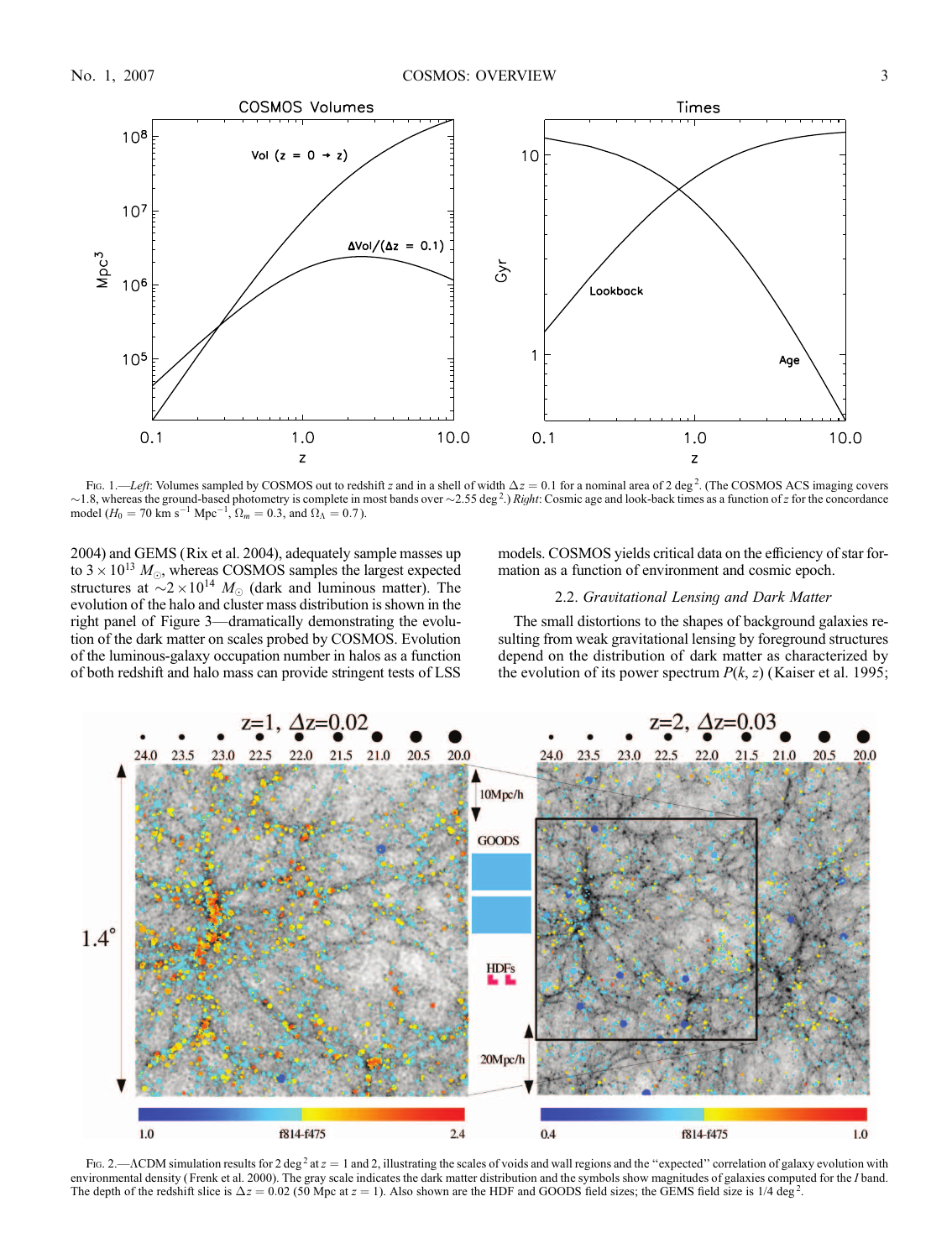

Fig. 3.—Left: Probability of enclosing at least one structure of the specified mass is shown as a function of the field size at  $z = 1$  from the Virgo consortium ACDM simulation (Frenk et al. 2000). The masses shown correspond approximately to the Local group, a "poor" cluster, Virgo and about 30% of Coma. Right: Distribution of halo masses is shown for  $z = 0.5$ , 1, and 2, illustrating the expected (but not yet verified) evolution in the halo and cluster mass distributions from the  $\Lambda$ CDM simulation (Frenk et al. 2000).  $\Delta z \simeq 0.08$  was chosen only to have a significant probability of including a massive structures, but  $\Delta z \simeq 0.02$  is required to resolve structures in the line of sight.

Mellier 1999; Refregier 2003). The reliability of the derived results depends on the dispersion of the intrinsic shapes of the background sources, instrumental PSFs, and the number of background, lensed galaxies and their redshifts. The ACS PSF permits extraction of shapes for  $\sim 87$  galaxies per arcmin<sup>2</sup>, 2-3 times more than the number in the best ground-based data (Park et al. 2004; Rhodes et al. 2007). Resulting dark matter maps thus have much higher fidelity and improved sensitivity (down to  $10^{13} M_{\odot}$ ). The observed distributions of halo masses can then be compared with the theoretically predicted evolution as a function of redshift over the range  $10^{13}$  to  $2 \times 10^{14}$   $M_{\odot}$  (Bahcall et al. 2004).

#### 2.3. Assembly and Evolution of Galaxies

Galaxies in the early universe are built up by two major processes: dissipative collapse and merging of lower mass protogalactic and galactic components. Their intrinsic evolution is then driven by the conversion of primordial and interstellar gas into stars, with galactic merging and interactions triggering star formation and starbursts. While there is general agreement over this qualitative picture, the precise timing of these events, as well as their relation to local environment, remains to be observationally explored. For example, the assembly of massive galaxies apparently takes place at substantially earlier epochs  $(z > 2)$  than predicted in the earlier semianalytic models. Spheroids include the majority of the stellar mass in the local universe (Fukugita et al. 1998) and may have formed at very early times ( $z > 2-3$ ; Renzini 2006; Peebles 2002; Bell et al. 2004). Their progenitors at  $z \sim 3$ are possibly detected as Lyman-break galaxies (Adelberger et al. 2005) and/or SCUBA sources (Eales et al. 1999; Blain et al. 2004). The Gemini Deep Deep Survey (Glazebrook et al. 2004) and K20 Survey (Cimatti et al. 2004) find massive, passively evolving galaxies out to  $z \sim 2$ ; The Gemini Deep Survey finds massive galaxies out to  $z \sim 2$ ; HDF-N has few massive galaxies and those in the HDF-S are at higher  $z$ , suggesting strong environmental dependence and underscoring the need for large fields. As for spiral galaxies, their major epoch of formation may be in the range  $z = 1-2$  (Ferguson et al. 2000; Conselice et al. 2004).

### 3. COSMOS FIELD SELECTION

The COSMOS field is located near the celestial equator to ensure visibility by all astronomical facilities, especially unique instruments such as the next generation  $20-30$  m optical/IR telescope(s). The time requirements for deep imaging and spectroscopy over a total area of 2 deg<sup>2</sup>, containing over a million galaxies makes it strategically imperative that the field be readily observable by all large optical/ IR telescopes. For radio studies, high-declination fields such as Lockman Hole, HDF-N, Groth strip, and CDF-S are ruled out—they cannot be easily observed by both (E)VLA in the north and ALMA in the south.

The COSMOS field is a  $1.4^{\circ} \times 1.4^{\circ}$  square, aligned eastwest, north-south, centered at R.A.  $= 10^{h}00^{m}28.6^{s}$ , decl.  $=$  $+02^{\circ}12'21.0''$  (J2000.0). (The field is near to, but offset from, the R.A.  $= 10$  hr VVDS field.) The field is devoid of bright X-ray, UV, and radio sources. Relative to other equatorial fields, COSMOS has exceptionally low and uniform Galactic extinction  $(\langle E_{(B-V)} \rangle \simeq 0.02$  mag).

## 3.1. IR Backgrounds

The most serious concern for equatorial, survey fields is that they have somewhat higher IR backgrounds than the most favorable high Galactic and ecliptic latitude fields. In Table 2, we tabulate the backgrounds and comparative sensitivities (5  $\sigma$ ) for COSMOS, SWIRE XMM-Newton (another equatorial field), and the lowest background, high-declination fields such as Lockman Hole, CDF-S, HDF-N, and Groth Strip (which all have similar backgrounds). For the COSMOS field, we use the background appropriate to the time when it is observed by Spitzer; for the other fields we have use their minimum background estimates. For the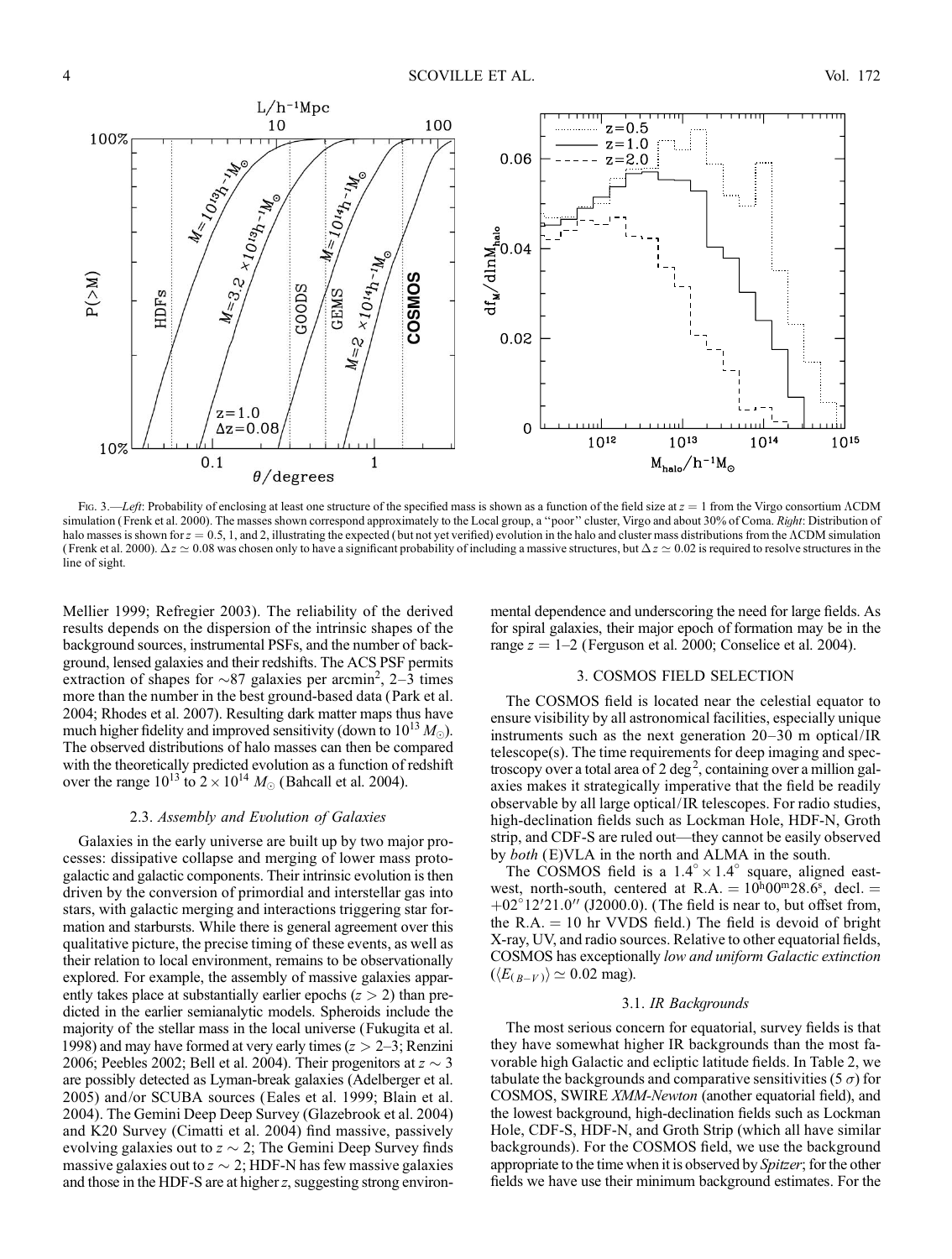| × |
|---|

|                  | $8 \mu m$                     |                                       | 24 $\mu$ m                    |                                  |                                                       |  |
|------------------|-------------------------------|---------------------------------------|-------------------------------|----------------------------------|-------------------------------------------------------|--|
| FIELD            | Background<br>$(MJy sr^{-1})$ | $S_{\nu}$ (5 $\sigma$ )<br>$(\mu Jy)$ | Background<br>$(MJy sr^{-1})$ | $S_{\nu}$ (5 $\sigma$ )<br>(mJy) | $100 \ \mu m$<br><b>BACKGROUND</b><br>$(MJy sr^{-1})$ |  |
| SWIRE-XMM-Newton | 6.9<br>$5.0 - 5.3$<br>7.1     | 12.7<br>11.0<br>12.9                  | 37<br>$18.4 - 19.4$<br>31.1   | 0.080<br>0.061<br>0.078          | 0.90<br>0.45<br>1.25                                  |  |

TABLE 2 Infrared Backgrounds and Sensitivities (1600 s)

NOTES.—Background estimates obtained using the Spitzer Science Center (SSC) Spot program. Sensitivity estimates for 1600 s of integration obtained using the SSC Sens-Pet program and interpolating to the specified background level, scaling as the square root of the background.

COSMOS field, the mean 100  $\mu$ m background is 0.90 MJy sr<sup>-1</sup>, compared to  $\sim$  0.45 MJy sr<sup>-1</sup> in the very best, nonequatorial fields such as Lockman Hole. However, the sensitivity for a given integration time, scales as the square root of the background emission. Therefore, the lowest background fields (Lockman Hole, CDF-S, HDF-N, and Groth Strip) will have only  $\sim$ 15%-25% better sensitivity than COSMOS for equivalent integration times (Table 2). This small reduction in sensitivity, associated with selection of an equatorial field, was deemed an acceptable compromise when weighed against the inaccessibility of higher declination fields to the unique ground-based facilities.

#### 4. COSMOS MULTIWAVELENGTH SURVEYS

The COSMOS field is accessible to essentially all astronomical facilities, enabling complete multiwavelength data sets (X-ray,

UV, optical/IR, FIR/submillimeter to radio). The status of these observational programs is summarized in Table 3, and on the COSMOS Web site.<sup>21</sup> The extensive allocations on Subaru, CFHT, UKIRT, and NOAO have providing extremely deep photometry for 12 bands from  $U$  to  $K_s$ , enabling accurate photoredshifts, integrated colors, and color selection of populations (e.g., LBGs, EROs, AGNs, etc.) for essentially all objects detected in the 2 deg<sup>2</sup> ACS field. The photometry catalogs from these data contain over 2 million objects at  $\langle 27 \rangle$  mag (AB) in the U to  $K_s$ bands. The initial photometric redshift catalog has 860,000 objects at <25 mag (i-band) (Mobasher et al. 2007). The groundbased imaging is an on-going effort, currently directed toward obtaining narrow- and intermediate-width filter imaging with

<sup>21</sup> See http://www.astro.caltech.edu/~ cosmos/.

| MULTIWAVELENGTH COSMOS DATA |                        |                   |                                                |                        |                  |
|-----------------------------|------------------------|-------------------|------------------------------------------------|------------------------|------------------|
| Data                        | Bands/ $\lambda$ /Res. | Number of Objects | Sensitivity <sup>a</sup>                       | Investigators          | Time             |
|                             | 8141                   |                   | 28.8                                           | Scoville et al.        | 581 orbits       |
|                             | 475g                   |                   | 28.15                                          | Scoville et al.        | 9 orbits         |
|                             | 160W                   |                   | 25.6 (6% area)                                 | Scoville et al.        | 590 orbits       |
|                             | 300W                   |                   | 25.4                                           | Scoville et al.        | 590 orbits       |
|                             | B, V, r', i, z', q'    |                   | $28 - 26$                                      | Taniguchi et al.       | 10 <sub>n</sub>  |
|                             | 10 IB filters          |                   | 26                                             | Taniguchi, Scoville    | 11 <sub>n</sub>  |
|                             | NB816                  |                   | 25                                             | Taniguchi et al.       | 8 n              |
|                             | $u^*$                  |                   | 27                                             | Sanders et al.         | 24 <sub>hr</sub> |
|                             | $u, i^*$               |                   | 26                                             | LeFevre et al.         | 12 <sup>hr</sup> |
|                             | $u-z$                  |                   |                                                | Deep LS Survey         |                  |
|                             | $K_{s}$                |                   | 21                                             | Mobasher et al.        | 18 <sub>n</sub>  |
|                             | J, H, K                |                   | $24.5 - 23.5$                                  | Sanders et al.         | 12 <sub>n</sub>  |
|                             | $\overline{J}$         |                   | 21                                             | Sanders et al.         | 10 <sub>n</sub>  |
|                             | FUV, NUV               |                   | 26.1, 25.8                                     | Schminovich et al.     | $200$ ks         |
| XMM-Newton EPIC             | $0.5 - 10~\text{keV}$  |                   | $10^{-15}$ cgs                                 | Hasinger et al.        | $1.4$ Ms         |
|                             | $0.5 - 7$ keV          |                   |                                                | Elvis et al.           | Future           |
|                             | $R = 200$              | 3000              | I < 23                                         | Kneib et al.           | 20 <sub>hr</sub> |
|                             | $R = 600$              | 20000             | $I < 22.5, 0.1 \le z \ge 1.2$                  | Lilly et al.           | 600 hr           |
|                             | $R = 200$              | 10000             | $B < 25$ , 1.4 $\le z > 3.0$                   | Lilly et al.           | 600 hr           |
|                             | $R = 3000$             | 2000              |                                                | Impey, McCarthy, Elvis | 12 <sub>n</sub>  |
|                             | $R = 5000$             | 4000              | I < 24                                         | Team Members           |                  |
|                             | 160, 70, 24 $\mu$ m    |                   | 17, 1, 0.15 mJy                                | Sanders et al.         | 392 hr           |
|                             | 8, 6, 4.5, 3 $\mu$ m   |                   | 11,9,3,2 $\mu$ Jy                              | Sanders et al.         | 220 hr           |
| IRAM MAMBO                  | $1.2 \text{ mm}$       |                   | 1 mJy $(20 \times 20')$                        | Bertoldi et al.        | 90 <sub>hr</sub> |
|                             | $1.1$ mm               |                   | $3 \text{ mJy}$                                | Aquirre et al.         | 40 <sub>n</sub>  |
| <b>JCMT Aztec </b>          | $1.1 \text{ mm}$       |                   | 0.9 mJy $(1 \sigma)$                           | Sanders et al.         | 5 <sub>n</sub>   |
|                             | $20 \text{ cm}$        |                   | $7 \mu Jy (1 \sigma)$                          | Schinnerer et al.      | 60 <sub>hr</sub> |
|                             | $20 \text{ cm}$        |                   | 10 $\mu$ Jy (1 $\sigma$ )                      | Schinnerer et al.      | 275 hr           |
|                             | $9~\mathrm{mm}$        |                   | S-Z to 2 $\times$ 10 <sup>14</sup> $M_{\odot}$ | Carlstrom et al.       | 2 mth            |

TABLE 3

<sup>a</sup> Sensitivities are AB mag and 5  $\sigma$  for a point source unless noted otherwise.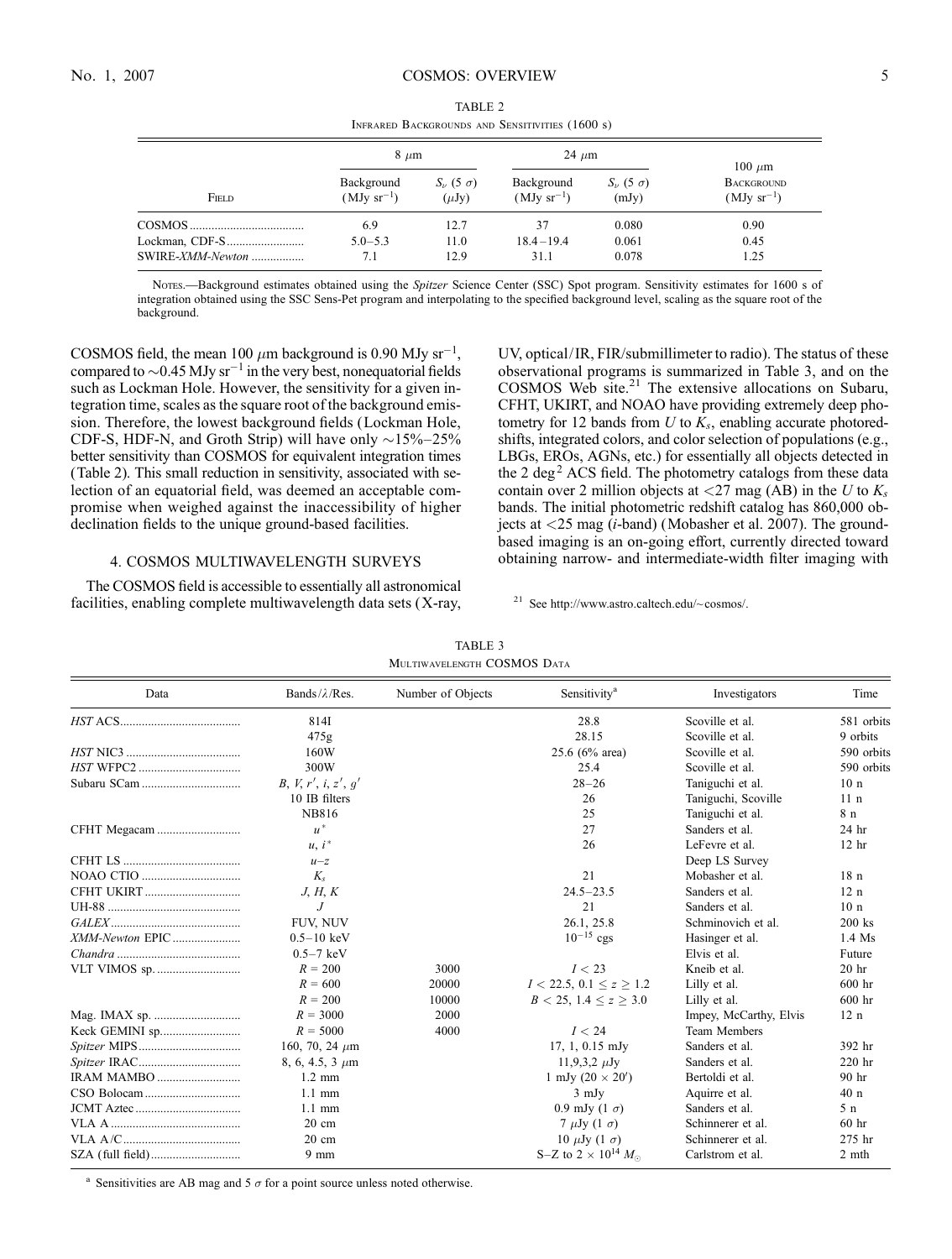Subaru SuprimeCam (for more accurate redshifts and detection of high-z emission-line objects) and deeper near-infrared imaging at UKIRT, CFHT, and UH88.

A very large VLT/VIMOS program (zCOSMOS) will provide spectra and redshifts for  $\geq$ 30,000 galaxies up to  $z \sim$  3 (Lilly et al. 2006). A second spectroscopy program, focussed toward the AGN population and red objects, is being conducted on Magellan/ IMACS. The VLT and Magellan spectroscopy is expected to complete within  $\sim$ 3 yr.

XMM-Newton has devoted 1.4 Ms to a complete X-ray survey of the field (Hasinger et al. 2007), and COSMOS was one of the deep GALEX fields for UV imaging (Zamojski et al. 2007). The VLA-COSMOS survey was allocated 275(+60) hr for the largest deep wide field image ever done at arcsec resolution (Schinnerer et al. 2007). The *XMM-Newton*, *GALEX*, and VLA surveys are all now complete. Deep mid-infrared observations (IRAC) and shallower far-infrared observations (MIPS) of the full COSMOS field have been obtained with Spitzer (see Table 3; Sanders et al. 2007). At mm/submillimeter-wavelengths, partial surveys of COSMOS are on-going at the IRAM 30 m and CSO telescopes (Bertoldi et al. 2007; J. Aguirre et al. 2007, in preparation).

## 5. MAJOR OBSERVATIONAL GOALS

In this section, we briefly review the major ingredients of the COSMOS survey.

### 5.1. Galaxy Redshifts: Photometric and Spectroscopic

Determining the redshifts or look-back time of individual galaxies is clearly one of the most difficult and time-consuming aspects of any cosmological evolution survey. In COSMOS this is even more difficult since the redshifts are needed with sufficient precision not just to determine the cosmic epoch, but also to place the galaxies within (or outside) structures along the line of sight. Without high precision, structures become ''blurred'' due to the scattering of galaxies to different distances in the line of sight, and for specific galaxies, their environment cannot be determined. The accuracy of redshifts required for the environmental specification is  $\Delta z/(1 + z) \leq 0.02$  based on LSS simulations such as shown in Figure 2; lower precision degrades the LSS/ environmental definition.

In COSMOS, photometric redshifts (Mobasher et al. 2007) are obtained from deep (mostly ground-based) imaging—from Subaru (Taniguchi et al. 2007), CFHT, UKIRT, and NOAO (Capak et al. 2007a). At present the photometric-redshift accuracy is  $\sigma_z/(1 + z) \sim 0.04$  for approximately  $2 \times 10^5$  galaxies at  $z < 1.2$  (and 0.1 accuracy for  $8 \times 10^5$  galaxies), enabling initial definition of the LSS, especially for the denser environments (Scoville et al. 2007b; Finoguenov et al. 2007). Expected improvements in the sensitivity of the near-infrared imaging and the addition of more bands should further increase the accuracy and increase the redshift range of the photometric redshifts within the next year.

Very large spectroscopic surveys are now ongoing as part of COSMOS at the VLT and Magellan telescopes (Lilly et al. 2006). The spectroscopic sample will eventually include approximately 37,500 galaxies and several thousand AGNs down to limits of  $I_{AB} = 24.5$ . The zCOSMOS spectroscopy provides precision of  $\sim 0.0003$  in redshift for the brighter objects at  $z < 1.2$  and somewhat lower precision for the fainter objects. These spectroscopic samples will provide very precise definition of the environment, albeit for smaller subsets of the overall COSMOS galaxy population.

#### 5.2. Galaxy Evolution: HST Imaging and SEDs

The evolutionary status of galaxies can be analyzed from either their morphologies or their spectral energy distributions (SEDs, characterizing the stellar population).

Morphological parameters for the galaxies are obtained from the HST imaging (e.g., bulge/disk ratios, concentration, asymmetry, size, multiplicity, clumpiness; Scarlata et al. 2007; Cassata et al. 2007; Capak et al. 2007b). The COSMOS I-band ACS images have sufficient depth and resolution to allow classical bulge-disk decomposition for  $L^*$  galaxies at  $z \leq 2$ , while less detailed structural parameters such as compactness, asymmetry, clumpiness and size can be measured for all galaxies down to the spectroscopic limit  $(I_{AB} \sim 25)$ , out to  $z \sim 5$ . None of these measures can be obtained from ground-based imaging at these flux levels; ACS imaging has been a critical ingredient for understanding the evolution and build-up of galaxies.

In COSMOS, deep imaging (from Subaru, GALEX, UKIRT and NOAO, and Spitzer IRAC) provides SEDs to characterize the integrated stellar populations of the  $1-2$  million galaxies detected with *HST*. The rest-frame SEDs are derived self-consistently with the photometric redshift determinations. (For most of the galaxies, the multicolor imaging has insufficient resolution to measure internal population or extinction gradients.)

# 5.3. Environment: Galaxy Overdensities, DM Weak Lensing, and Correlation Functions

The environment or LSS in which a given galaxy resides might be defined from the local number density of galaxies or from the DM density as determined from weak lensing or the galaxygalaxy velocity dispersion. The COSMOS HST imaging provides measures of the close-in environment (from galaxy multiplicity and merger indicators such as tidal distortions) and larger scale DM environment (from weak lensing shear analysis; Massey et al. 2006). As noted in  $\S$  5.1, definition of the environment is critically dependent on moderately high-accuracy spectroscopic (or photometric) redshifts; the integrated, multiwavelength approach adopted for COSMOS is intended to maximize the impact and utility of each component. Having multiple approaches to environmental determination will provide added confidence in the LSS definition. An example of this is the use of diffuse X-ray emission as detected in the COSMOS XMM-Newton survey to identify and confirm galaxy groups and clusters (Finoguenov et al. 2007).

The wide-area, uniform ACS, and Subaru COSMOS surveys allow determination of spatial correlation functions as a function of type (morphological and SED) and luminosity and their evolution with redshift and environment. The enormous sizes of the samples that become available in COSMOS enable precision approaching that of SDSS but at much higher redshift. Clustering of different populations of galaxies, probed by the correlation function, is related to the distribution of underlying dark matter from weak lensing. COSMOS provides over a hundred slices of the universe back to  $z \sim 2$  to reveal the spatial distribution and shapes of tens of thousands of galaxies sampling the full range of cosmic structure.

## 5.4. Activity: Starbursts and AGNs

The COSMOS survey samples  $\sim$ 45,000 galaxies spectroscopically—providing an enormous sample of emission line tracers of both starbursts and AGNs over a broad range of redshift. In addition, complete very high sensitivity radio continuum (VLA; Schinnerer et al. 2007) and X-ray (XMM-Newton;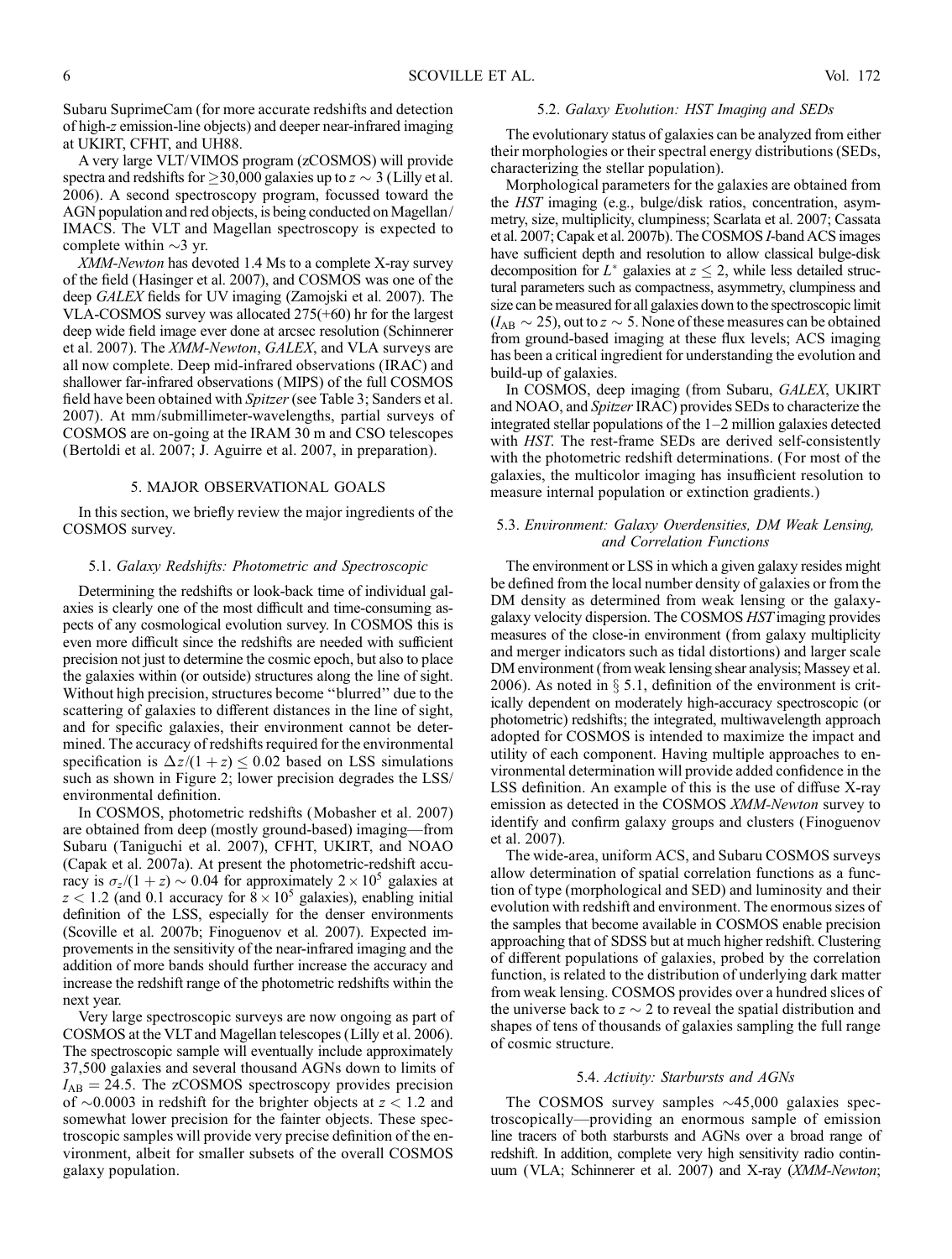| TABLE 4                                   |  |  |  |  |
|-------------------------------------------|--|--|--|--|
| <b>COSMOS DATA ARCHIVES AND WEB SITES</b> |  |  |  |  |

| Location                   | <b>Contents</b>                                                                                                                                       | URL                                                                                                    |
|----------------------------|-------------------------------------------------------------------------------------------------------------------------------------------------------|--------------------------------------------------------------------------------------------------------|
| COSMOS archive (IPAC/IRSA) | Project and science Web pages $+$ links<br>Imaging: HST, Subaru, NOAO, CFHT, UH, UKIRT, XMM-Newton,<br>VLA, GALEX; Spectroscopy: VLT-VIMOS, Mag.-IMAX | http://www.astro.caltech.edu/~cosmos/<br>http://irsa.ipac.caltech.edu/data/COSMOS/                     |
|                            | Imaging: <i>HST</i><br>Data tools and archive<br>Spectroscopy archive                                                                                 | http://archive.stsci.edu/<br>http://cosmosdb.mi.iasf.cnr.it<br>http://cencosw.oamp.fr/EN/index.en.html |

Hasinger et al. 2007) coverage directly probes the population of AGNs; the radio continuum sensitivity allows the detection of the very luminous starburst populations out to a redshift of  $\sim$ 1.5 and the most luminous systems out to  $z \sim 3$ . Less luminous radio galaxies (type FRI) could be seen out to  $z \sim 5$ . Coverage with Spitzer MIPS detects dust-embedded ultraluminous starbursts and AGNs out to  $z \sim 2-3$  (Sanders et al. 2007). COSMOS includes large samples of galaxies with multiple, independent tracers of luminous activity. These can be analyzed as a function of both redshift and environment, opening up fundamental investigations of starburst and AGN fueling in the early universe. Millimeter/ submillimeter-wavelength surveys of the COSMOS field have been initiated to identify the most luminous starbursts at  $z > 1$ (Bertoldi et al. 2007; J. Aguirre et al. 2007, in preparation). In the long term, high-resolution imaging with ALMA will be a vital capability—providing resolved images of the neutral ISM, luminosity distribution, and dynamical masses for virtually all COSMOS galaxies having ISMs equivalent to the Galaxy. The COSMOS field was specifically selected to ensure ALMA access (see  $\S$  3).

## 5.5.  $z = 3-6$ : High-Redshift Galaxies, LSS, and IGM

The large areal coverage and high sensitivity of the COSMOS survey provides significant samples of  $z > 3$  objects, selected by multiband color criteria, the Lyman-break method, or by direct detection of Ly $\alpha$  emission lines (Murayama et al. 2007). At these higher redshifts, the field subtends over 200 Mpc (comoving) and samples a volume similar to that sampled locally by SDSS.

## 6. COSMOS DATA ARCHIVES AND WEB SITES

Table 4 list URLs for the COSMOS survey. The major COSMOS data sets become publicly available in staged releases (following calibration and validation) through the IPAC/ IRSA

Adelberger, K., Steidel, C. C., Giavalisco, M., Dickinson, M., Pettini, M., &

- Kellogg, M. 1998, ApJ, 505, 18
- Adelberger, K., Steidel, C. C., Pettini, M., Shapley, A. E., Reddy, N. A., & Erb, D. K. 2005, ApJ, 619, 697
- Bahcall, N., Hao, L., Bode, P., & Dong, F. 2004, ApJ, 603, 1
- Bell, E., et al. 2004, ApJ, 608, 752
- Beckwith, S. V. W., et al. 2006, AJ, 132, 1729
- Benson, A. J., Frenk, C. S., Baugh, C. M., Cole, S., & Lacey, C. G. 2001, MNRAS, 327, 1041
- Bertoldi, F., et al. 2007, ApJS, 172, 132
- Blain, A. W., Chapman, S. C., Smail, I., & Ivison, R. 2004, ApJ, 611, 725
- Burgasser, A., et al. 2002, ApJ, 564, 421
- Capak, P., et al. 2007a, ApJS, 172, 284
- ———. 2007b, ApJS, 172, 99
- Cappellutti, N., et al. 2007, ApJS, 172, 341
- Cassata, P., et al. 2007, ApJS, 172, 270
- Chary, R., & Elbaz, D. 2001, ApJ, 556, 562
- Conselice, C., et al. 2004, ApJ, 600, L139
- Cristiani, S., et al. 2004, ApJ, 600, L119

Web site.<sup>22</sup> The COSMOS HST data are also available at STScI- $MAST.^{23}$  Archives are also maintained at INAF-IASF<sup>24</sup> and Obseratoire de Marseille<sup>25</sup> in Europe. These archives include calibrated image and spectral data and catalogs when they are each released (typically 1 yr after acquisition).

#### 7. SUMMARY

The long-term legacy of COSMOS: COSMOS is the largest contiguous area ever imaged by HST. It is likely to remain for the next decades the largest area imaged in the optical at better than  $0.05''$  resolution, well through the *JWST* era. As such, it is destined to represent the reference field for future studies of observational cosmology, attracting massive time investments by every new facility coming on line, e.g., ALMA, Herschel, JWST, etc. While we have expanded on several immediate scientific goals of the project, we believe that the long-term legacy of COSMOS will allow scientific applications well beyond those listed in the present paper.

We gratefully acknowledge the contributions of the entire COSMOS collaboration consisting of more than 70 scientists. The HST COSMOS Treasury program was supported through NASA grant HST-GO-09822. The COSMOS Science meeting in 2005 May was supported in part by the NSF through grant OISE-0456439.

- Facilities: HST (ACS), HST (NICMOS), HST (WFPC2), Subaru (Scam), NRAO (VLA), XMM, GALEX, Spitzer (IRAC), Spitzer (MIPS), CFHT, UKIRT, CSO, IRAM (30m).
	- <sup>22</sup> See http://irsa.ipac.caltech.edu/data/COSMOS/.<br><sup>23</sup> See http://archive.stsci.edu/.<br><sup>24</sup> See http://cosmosdb.mi.iasf.cnr.it. <sup>25</sup> See http://cencosw.oamp.fr/ EN/index.en.html.
	-
	-
	-
- REFERENCES
	- Croom, S. M., Warren, S. J., & Glazebrook, K. 2001, MNRAS, 328, 150 Daddi, E., Cimatti, A., Pozzetti, L., Hoekstra, H., Röttgering, H. J. A., Renzini, A.,
	- Zamorani, G., & Mannucci, F. 2000, A&A, 361, 535
	- Eales, S., Lilly, S., Gear, W., Dunne, L., Bond, J. R., Hammer, F., Le Fèvre, O., & Crampton, D. 1999, ApJ, 515, 518
	- Ettori, S., Tozzi, P., Borgani, S., & Rosati, P. 2004, A&A, 417, 13
	- Fassnacht, C., Moustakas, L. A., Casertano, S., Ferguson, H. C., Lucas, R. A., & Park, Y. 2004, ApJ, 600, L155
	- Ferguson, H. C., Dickinson, M., & Williams, R. 2000, ARA&A, 38, 667 Finoguenov, A., et al. 2007, ApJS, 172, 182
	- Frenk, C., et al. 2000, preprint (astro-ph/0007362)
	- Fukugita, M., Hogan, C. J., & Peebles, P. J. E. 1998, ApJ, 503, 518
	- Giavalisco, M., Steidel, C. C., Adelberger, K. L., Dickinson, M. E., Pettini, M.,
	- & Kellogg, M. 1998, ApJ, 503, 543
	- Giavalisco, M., et al. 2004, ApJ, 600, L103
	- Gilli, B., et al. 2003, ApJ, 592, 721
	- Glazebrook, K., et al. 2004, Nature, 430, 181
	- Hasinger, G., et al. 2007, ApJS, 172, 29
	- Hernquist, L., & Springel, V. 2003, MNRAS, 341, 1253